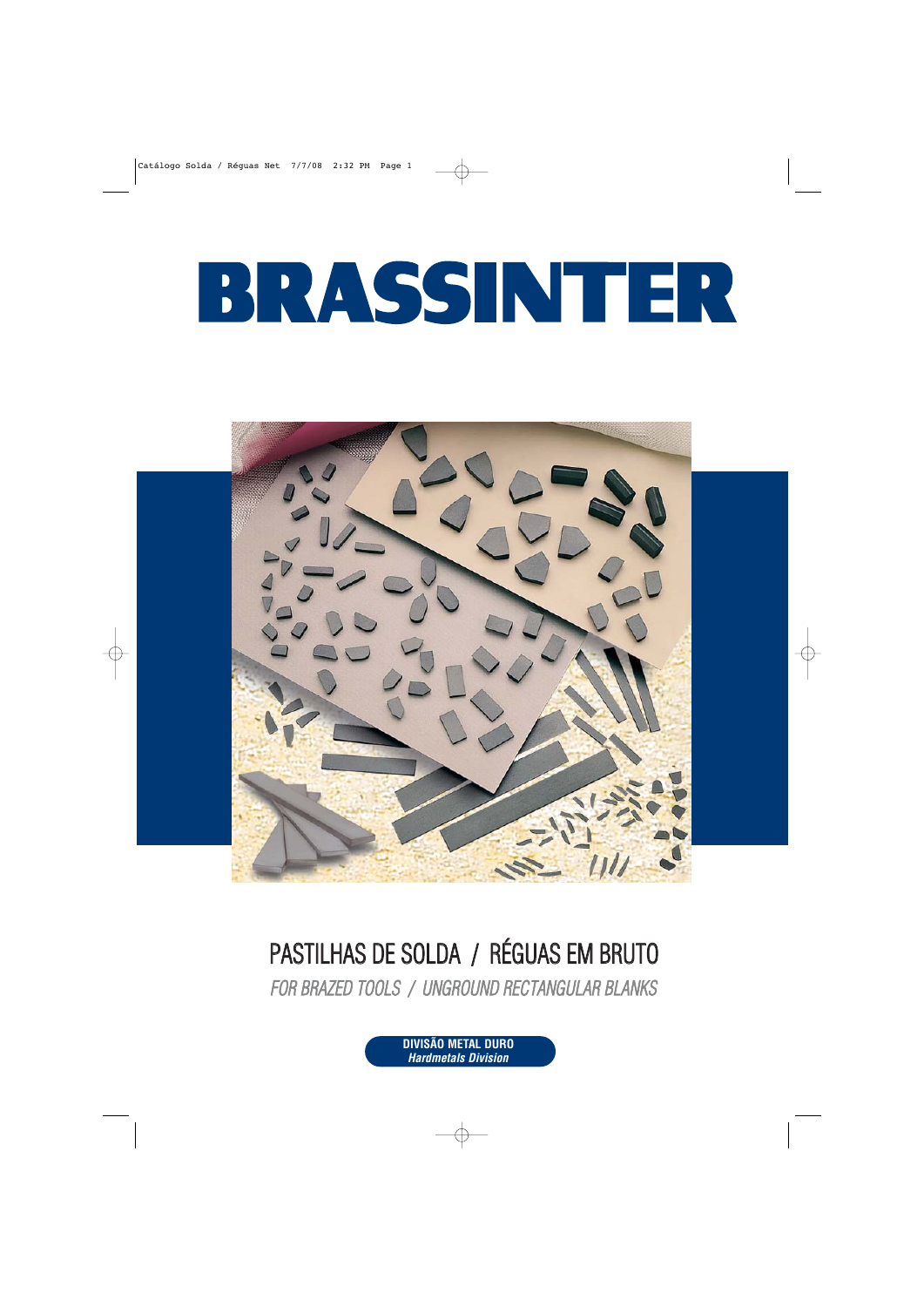### PASTILHAS DE SOLDA / TIPS FOR BRAZED TOOLS

# **DIN 4966**









Estilo **Dimensões / Dimensions**

Style **L T** S R

F 4 12 2 2















| K/L16 | 16 |  | Ü |
|-------|----|--|---|
| K/L20 |    |  |   |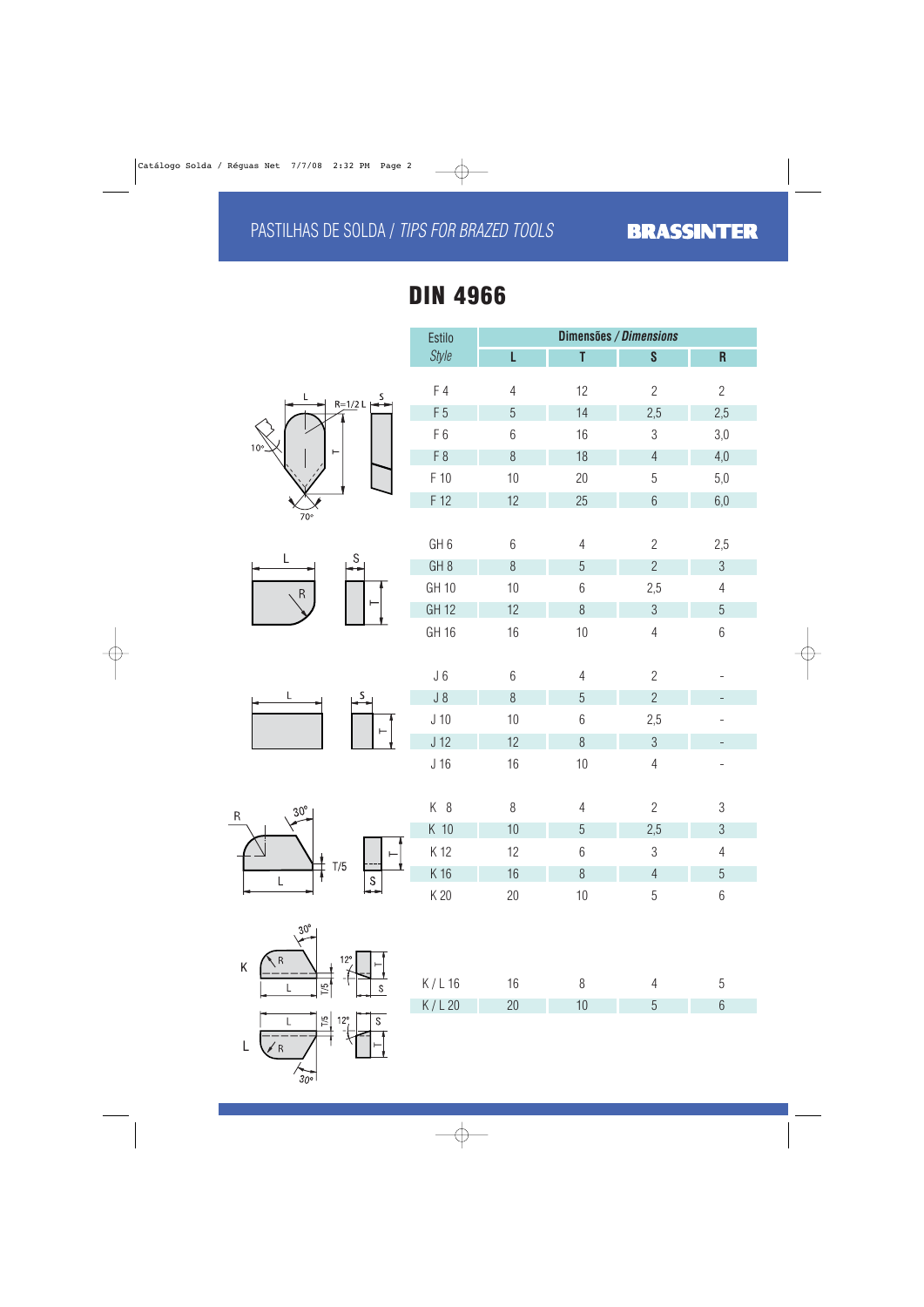## PASTILHAS DE SOLDA / TIPS FOR BRAZED TOOLS







| <b>Estilo</b>   | Dimensões / Dimensions |                |         |    |     |                |  |  |
|-----------------|------------------------|----------------|---------|----|-----|----------------|--|--|
| <b>Style</b>    | L                      | T              | S       | R  | C   | E              |  |  |
| R 12            | 12                     | 2,0            | 0,8/0,7 | 25 | 1,0 | 5,0            |  |  |
| R 16            | 16                     | 2,5            | 1,2/1,0 | 25 | 0,8 | 7,1            |  |  |
| R 19            | 19                     | 3              | 1,4/1,2 | 25 | 0,9 | 9              |  |  |
| R 22            | 22                     | 3,5            | 1,8/1,6 | 25 | 1,0 | 11,2           |  |  |
| R 25            | 25                     | $\overline{4}$ | 2,2/2,0 | 25 | 1,9 | 15             |  |  |
| R 30            | 30                     | 5              | 2,8/2,5 | 25 | 1,9 | 18             |  |  |
|                 |                        |                |         |    |     |                |  |  |
| T <sub>12</sub> | 12                     | 3,0            | 1,2/1,0 | 15 | 1,0 | 4,5            |  |  |
| T16             | 16                     | 3,5            | 1,6/1,4 | 15 | 0,9 | 7,5            |  |  |
| T 19            | 19                     | 4,5            | 2,0/1,8 | 25 | 1,7 | 7,5            |  |  |
| T 22            | 22                     | 5,6            | 2,5/2,2 | 25 | 2,3 | 9,5            |  |  |
| T 25            | 25                     | 8              | 2,8/2,5 | 25 | 3,0 | 10,0           |  |  |
| U 12            | 12                     | 5,6            | 1,4/1,0 | 15 | 1,2 | 1,4            |  |  |
| U 16            | 16                     | 6,7            | 1,8/1,4 | 15 | 0,7 | $\overline{4}$ |  |  |
| U 19            | 19                     | 8              | 2,2/1,8 | 25 | 1,8 | 2,5            |  |  |
| <b>U22</b>      | 22                     | 11,2           | 2,8/2,2 | 25 | 2,2 | 2,8            |  |  |
| U 25            | 25                     | 14             | 3,1/2,5 | 25 | 2,6 | 4,0            |  |  |

# **DIN E 8012**

| <b>Contra Pontas / Blanks for Standard Centers</b> |                |                                        |                                           |  |  |  |
|----------------------------------------------------|----------------|----------------------------------------|-------------------------------------------|--|--|--|
|                                                    | Estilo / Style | Para Furo de Centro / For Center Drill |                                           |  |  |  |
| Ø                                                  |                | <b>Cone Morse N°</b><br>Morse Shank N° | <b>Cone Métrico Nº</b><br>Metric Shank Nº |  |  |  |
|                                                    |                |                                        |                                           |  |  |  |
| 5                                                  | 12             |                                        | 9                                         |  |  |  |
|                                                    | 14             | 1/2                                    | 12/18                                     |  |  |  |
| 11                                                 | 20             | 3                                      | 24                                        |  |  |  |
| 14                                                 | 22             | 4                                      | 32                                        |  |  |  |
| 18                                                 | 30             | 5/6                                    | 40/50/60                                  |  |  |  |

 $\varnothing$  $60^\circ$ 

# **DIN 8011**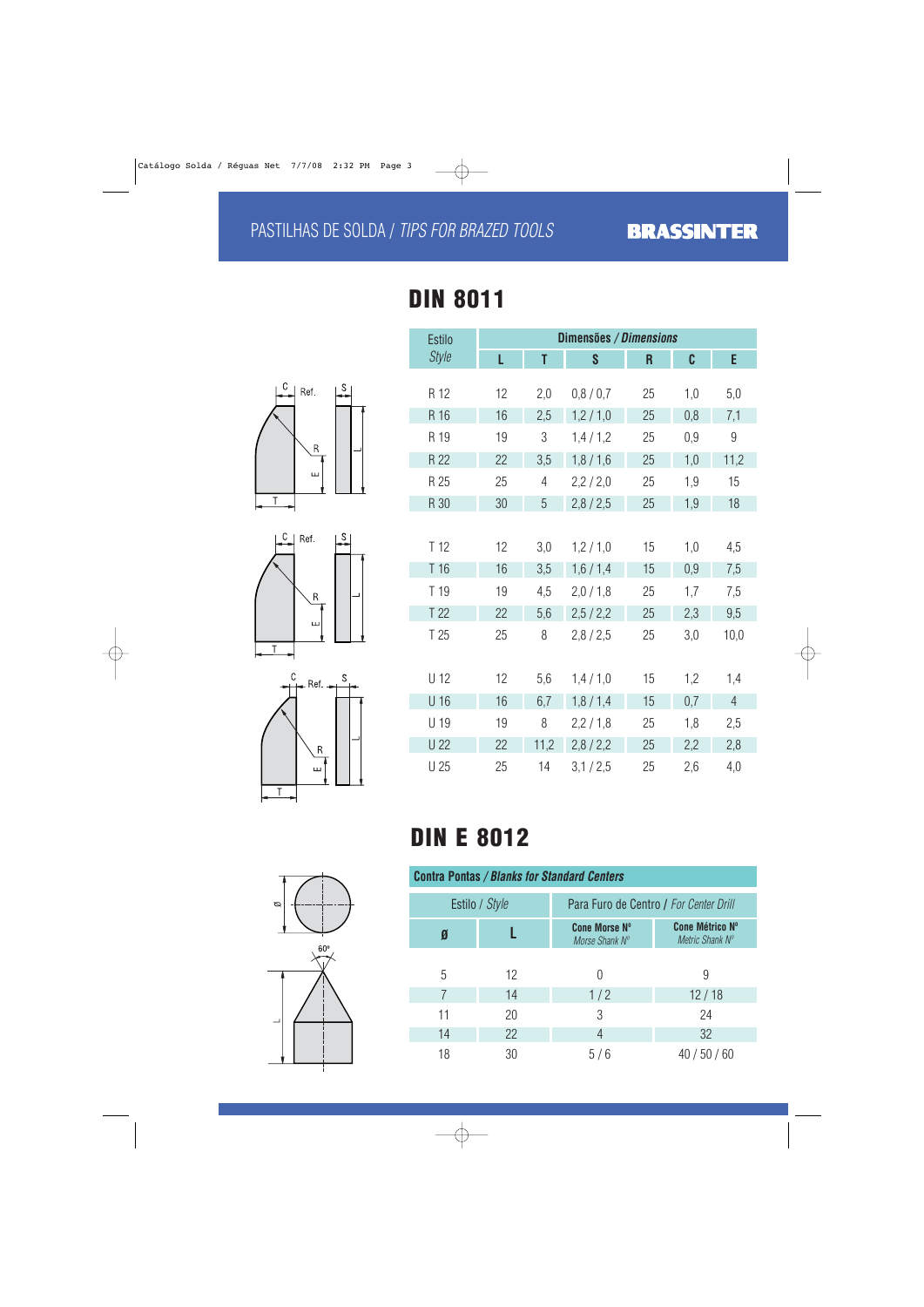## PASTILHAS DE SOLDA / TIPS FOR BRAZED TOOLS











| <b>Estilo</b> | Dimensões / Dimensions |    |                 |                          |                          |                          |  |
|---------------|------------------------|----|-----------------|--------------------------|--------------------------|--------------------------|--|
| <b>Style</b>  | L                      | T  | S               | $\overline{\mathsf{R}}$  | C                        | $\boldsymbol{X}$         |  |
| E 12          | $\overline{4}$         | 12 | $\sqrt{3}$      | $\overline{2}$           |                          |                          |  |
| E 14          | 5                      | 14 | $\mathfrak{S}$  | 2,5                      |                          |                          |  |
| E 16          | 6                      | 16 | 3               | 3                        | $\overline{\phantom{0}}$ | $\overline{\phantom{0}}$ |  |
| E 18          | 8                      | 18 | $\overline{4}$  | $\overline{4}$           |                          |                          |  |
| E 20          | 10                     | 20 | 5               | 5                        | $\overline{\phantom{0}}$ | $\overline{\phantom{0}}$ |  |
| E 25          | 12                     | 25 | $6\phantom{.}6$ | $6\phantom{.}6$          |                          |                          |  |
| E 32          | 16                     | 32 | 8               | 8                        |                          |                          |  |
|               |                        |    |                 |                          |                          |                          |  |
| F 10          | 10                     | 12 | $\overline{4}$  |                          |                          |                          |  |
| F 13          | 13                     | 15 | $\overline{4}$  | $\overline{\phantom{0}}$ |                          |                          |  |
| F 16          | 16                     | 18 | 5               |                          |                          |                          |  |
| F 20          | 20                     | 20 | $\overline{7}$  |                          |                          |                          |  |
| F 25          | 25                     | 25 | 8               |                          | $\overline{\phantom{0}}$ | $\overline{\phantom{0}}$ |  |
| F 30          | 30                     | 30 | $\overline{9}$  | $\overline{a}$           |                          | $\overline{a}$           |  |
|               |                        |    |                 |                          |                          |                          |  |
| $G_8$         | 8                      | 12 | $\overline{4}$  | $\mathbf 1$              |                          |                          |  |
| G 10          | 10                     | 14 | $\overline{4}$  | 1,5                      |                          |                          |  |
| G 12          | 12                     | 17 | 5               | 2,5                      | $\overline{\phantom{0}}$ | $\overline{\phantom{0}}$ |  |
| G 16          | 16                     | 20 | $6\phantom{.}6$ | 3,5                      |                          |                          |  |
| G 20          | 20                     | 24 | 6               | 4,5                      | $\overline{\phantom{0}}$ | $\overline{\phantom{0}}$ |  |
| G 25          | 25                     | 28 | 8               | $6\,$                    |                          |                          |  |
| G 30          | 30                     | 34 | 10              | 8                        |                          |                          |  |
|               |                        |    |                 |                          |                          |                          |  |
| <b>CR 12</b>  | 12                     | 15 | 5               |                          | 4,6                      | $30^{\circ}$             |  |

 $CR 16$  16 18 6 - 5,5 32°  $CR$  20  $20$  22 6 - 7,2 33<sup>°</sup>  $CR\ 25$  25 30 8 - 9,5 34 $^{\circ}$  $CR\,35$   $35$   $40$   $10$  -  $15,2$   $34^{\circ}$ 

H 50 50 20 10 - - -

**SMS**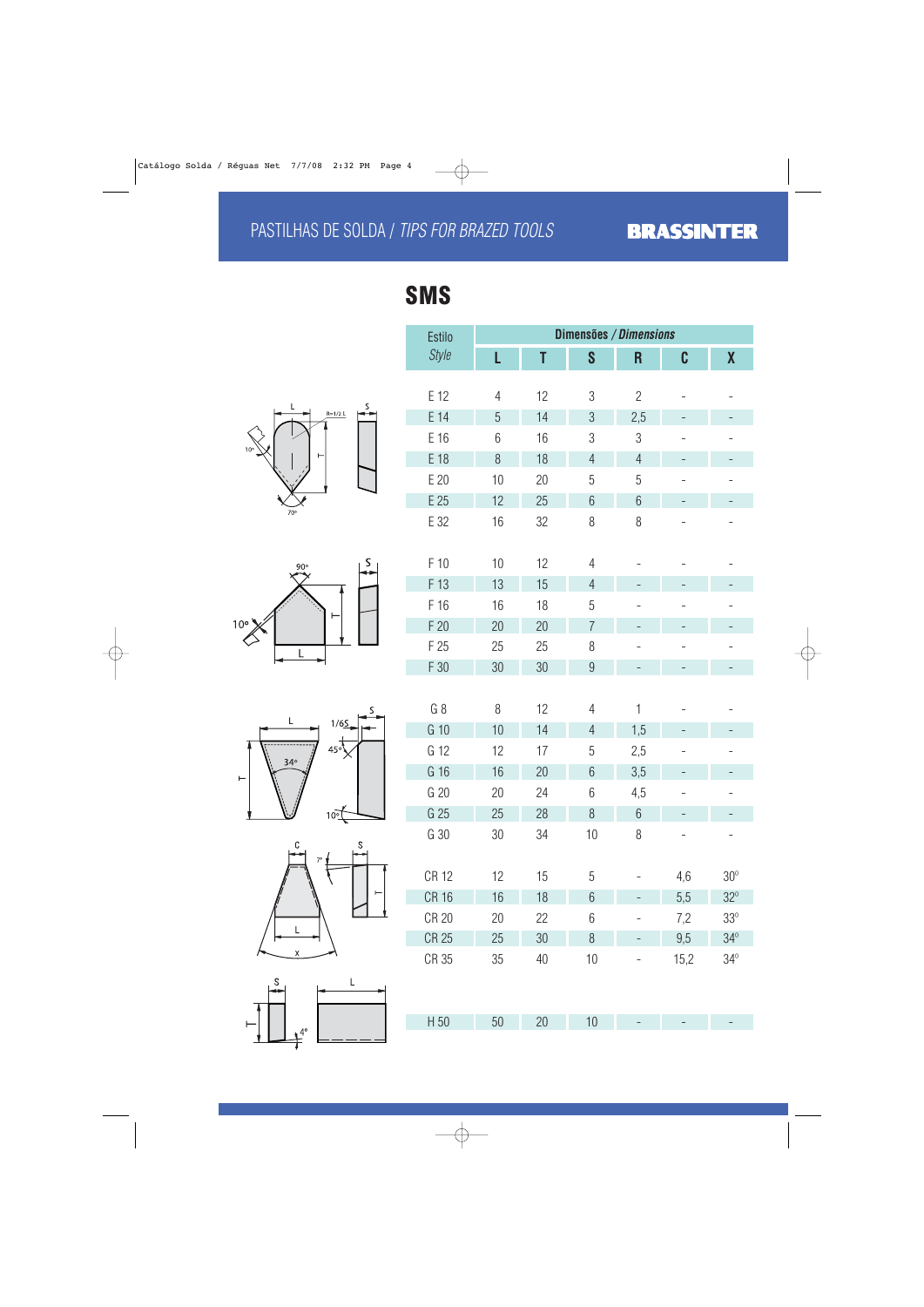## PASTILHAS DE SOLDA / TIPS FOR BRAZED TOOLS







| <b>Estilo</b> | Dimensões / Dimensions |    |                |                |  |  |  |
|---------------|------------------------|----|----------------|----------------|--|--|--|
| <b>Style</b>  | L                      | T  | S              | R              |  |  |  |
| K 2,5         | 2,5                    | 15 | $\overline{4}$ |                |  |  |  |
| K 3,5         | 3,5                    | 15 | $\overline{4}$ |                |  |  |  |
| K 4,5         | 4,5                    | 15 | $\overline{4}$ |                |  |  |  |
| K 5,5         | 5,5                    | 15 | $\overline{4}$ |                |  |  |  |
| K 6,5         | 6,5                    | 15 | $\overline{4}$ |                |  |  |  |
| K7,5          | 7,5                    | 15 | $\overline{4}$ |                |  |  |  |
| K 8,5         | 8,5                    | 20 | 6              |                |  |  |  |
| K 9,5         | 9,5                    | 20 | 6              |                |  |  |  |
| K 10,5        | 10,5                   | 20 | 6              |                |  |  |  |
| K 12,8        | 12,8                   | 20 | 6              |                |  |  |  |
|               |                        |    |                |                |  |  |  |
| L20           | 20                     | 20 | $\overline{7}$ | 8              |  |  |  |
| L25           | 25                     | 25 | 8              | 10             |  |  |  |
| L30           | 30                     | 30 | $\overline{9}$ | 12             |  |  |  |
|               |                        |    |                |                |  |  |  |
| M 20          | 20                     | 6  | $\overline{4}$ | 3              |  |  |  |
| M 25          | 25                     | 6  | 5              | $\mathfrak{Z}$ |  |  |  |
| M 30          | 30                     | 8  | 6              | $\overline{4}$ |  |  |  |

# **ASA**

#### **Pastilhas para Usinagem de Canais e Polias / Tips For Pulley Grooving Tools**

| <b>Estilo</b> |      |      | Dimensões / Dimensions |      |            |
|---------------|------|------|------------------------|------|------------|
| <b>Style</b>  |      | T    | S                      | F    | X          |
| $PGA - 104$   | 25,4 | 15,9 | 7,9                    | 5,0  | $34^\circ$ |
| $PGA - 108$   | 25,4 | 15,9 | 7,9                    | 4,2  | $38^\circ$ |
| $PGB - 204$   | 28,6 | 19,1 | 7,9                    | 7,2  | $34^\circ$ |
| $PGB - 208$   | 28,6 | 19,1 | 7,9                    | 6,4  | $38^\circ$ |
| $PGC - 304$   | 38,1 | 25,4 | 7,9                    | 10,2 | $34^\circ$ |
| $PGC - 308$   | 38,1 | 25,4 | 7,9                    | 9,1  | $38^\circ$ |



# **SMS**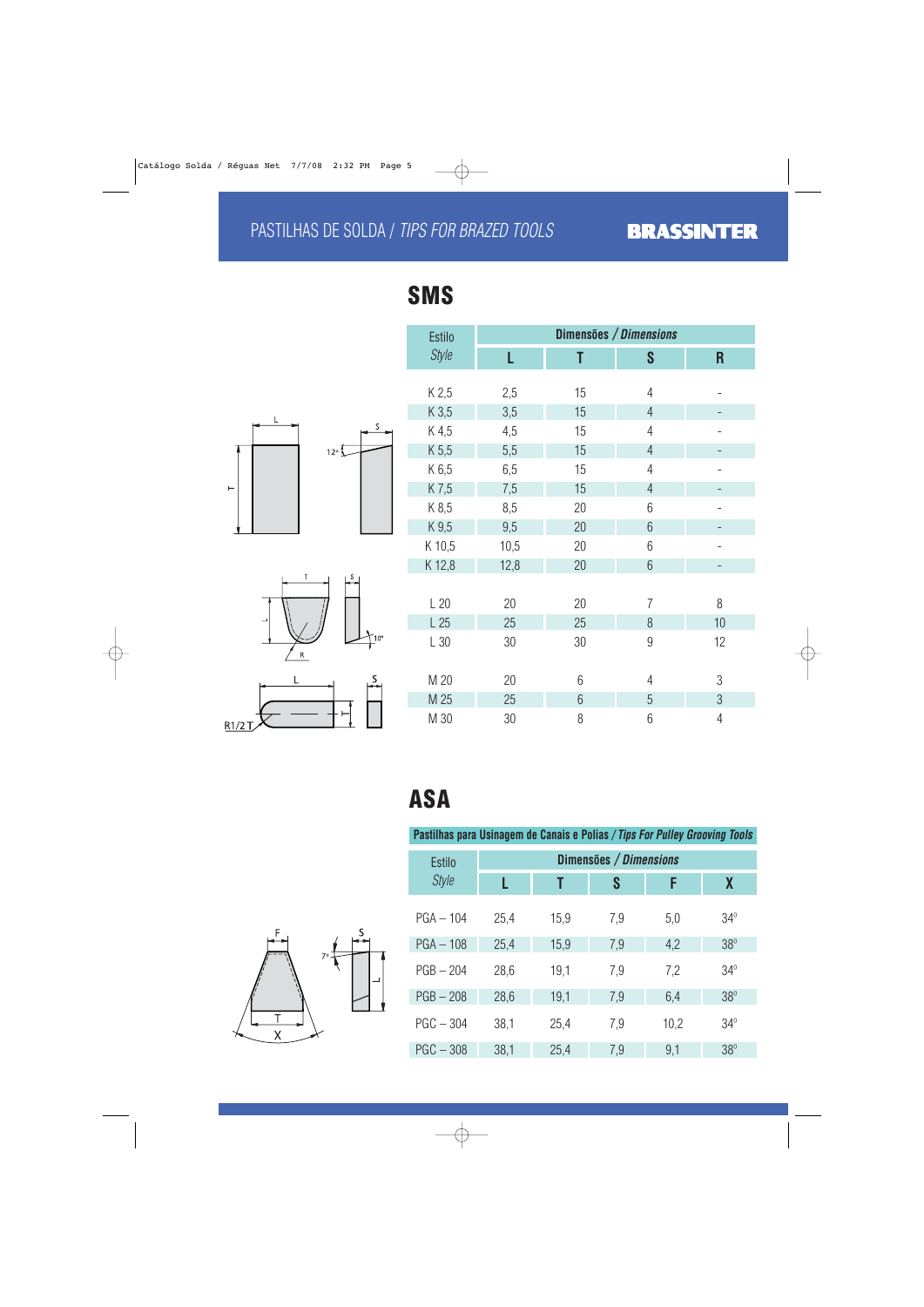# **ISO R242**













|    | <b>Estilo</b>                 |                |                 | Dimensões / Dimensions |                          |  |  |  |
|----|-------------------------------|----------------|-----------------|------------------------|--------------------------|--|--|--|
|    | <b>Style</b>                  | L              | T               | S                      | $\overline{\mathsf{R}}$  |  |  |  |
|    | AB<br>5                       | 5              | 3               | $\overline{2}$         | $\overline{2}$           |  |  |  |
|    | AB<br>$6\phantom{.}6$         | $6\,$          | $\overline{4}$  | 2,5                    | 2,5                      |  |  |  |
|    | AB<br>8                       | 8              | 5               | $\sqrt{3}$             | $3\,$                    |  |  |  |
|    | AB 10                         | 10             | $6\phantom{.}6$ | $\overline{4}$         | $\overline{4}$           |  |  |  |
|    | AB 12                         | 12             | 8               | 5                      | 5                        |  |  |  |
|    | AB 16                         | 16             | 10              | $6\phantom{a}$         | $6\phantom{.}$           |  |  |  |
|    | AB 20                         | 20             | 12              | $\overline{7}$         | $\overline{7}$           |  |  |  |
|    | $A/B$ 12                      | 12             | 8               | 5                      | 5                        |  |  |  |
|    | $A/B$ 16                      | 16             | 10              | $6\,$                  | $6\phantom{.}$           |  |  |  |
|    | A/B 20                        | 20             | 12              | $\overline{7}$         | $\overline{7}$           |  |  |  |
| X  | A/B 25                        | 25             | 14              | 8                      | 8                        |  |  |  |
| 50 | A/B 32                        | 32             | 18              | 10                     | 10                       |  |  |  |
|    | C<br>$\sqrt{5}$               | 5              | 3               | $\overline{2}$         |                          |  |  |  |
|    | C<br>$6\,$                    | $6\phantom{.}$ | $\overline{4}$  | 2,5                    | -                        |  |  |  |
|    | C<br>8                        | 8              | 5               | 3                      |                          |  |  |  |
|    | $C$ 10                        | 10             | 6               | $\overline{4}$         |                          |  |  |  |
|    | C <sub>12</sub>               | 12             | 8               | 5                      |                          |  |  |  |
|    | C <sub>16</sub>               | 16             | 10              | $6\,$                  |                          |  |  |  |
|    | C <sub>20</sub>               | 20             | 12              | $\overline{7}$         |                          |  |  |  |
|    | C <sub>25</sub>               | 25             | 14              | $8\,$                  |                          |  |  |  |
|    | C <sub>32</sub>               | 32             | 18              | 10                     |                          |  |  |  |
|    | $C$ 40                        | 40             | 22              | 12                     | $\overline{\phantom{0}}$ |  |  |  |
|    | C <sub>50</sub>               | 50             | 25              | 14                     |                          |  |  |  |
|    | 3<br>D                        | $\sqrt{3}$     | 8               | 3                      |                          |  |  |  |
|    | $\overline{4}$<br>D           | $\overline{4}$ | 10              | $\overline{4}$         | -                        |  |  |  |
|    | $5\,$<br>D                    | 5              | 12              | 5                      |                          |  |  |  |
|    | $6\,$<br>D                    | $6\phantom{a}$ | 14              | $6\phantom{.}6$        |                          |  |  |  |
|    | 8<br>D                        | 8              | 16              | 8                      |                          |  |  |  |
|    | 10<br>D                       | 10             | 18              | 10                     |                          |  |  |  |
|    | D 12                          | 12             | 20              | 12                     |                          |  |  |  |
|    | E<br>4<br>E<br>$\overline{5}$ | 4<br>5         | 10<br>12        | 2,5<br>$\mathfrak{S}$  |                          |  |  |  |
|    | E<br>$6\,$                    | 6              | 14              | 3,5                    |                          |  |  |  |
|    | E<br>8                        | 8              | 16              | $\overline{4}$         |                          |  |  |  |
|    | E 10                          | 10             | 18              | 5                      |                          |  |  |  |
|    | E 12                          | 12             | 20              | $6\,$                  |                          |  |  |  |
|    | 16<br>E                       | 16             | 22              | $\overline{7}$         |                          |  |  |  |
|    | $E$ 20                        | 20             | 25              | 8                      |                          |  |  |  |
|    | E 25                          | 25             | 28              | $9\phantom{.}$         |                          |  |  |  |
|    | E 32                          | 32             | 32              | 10                     |                          |  |  |  |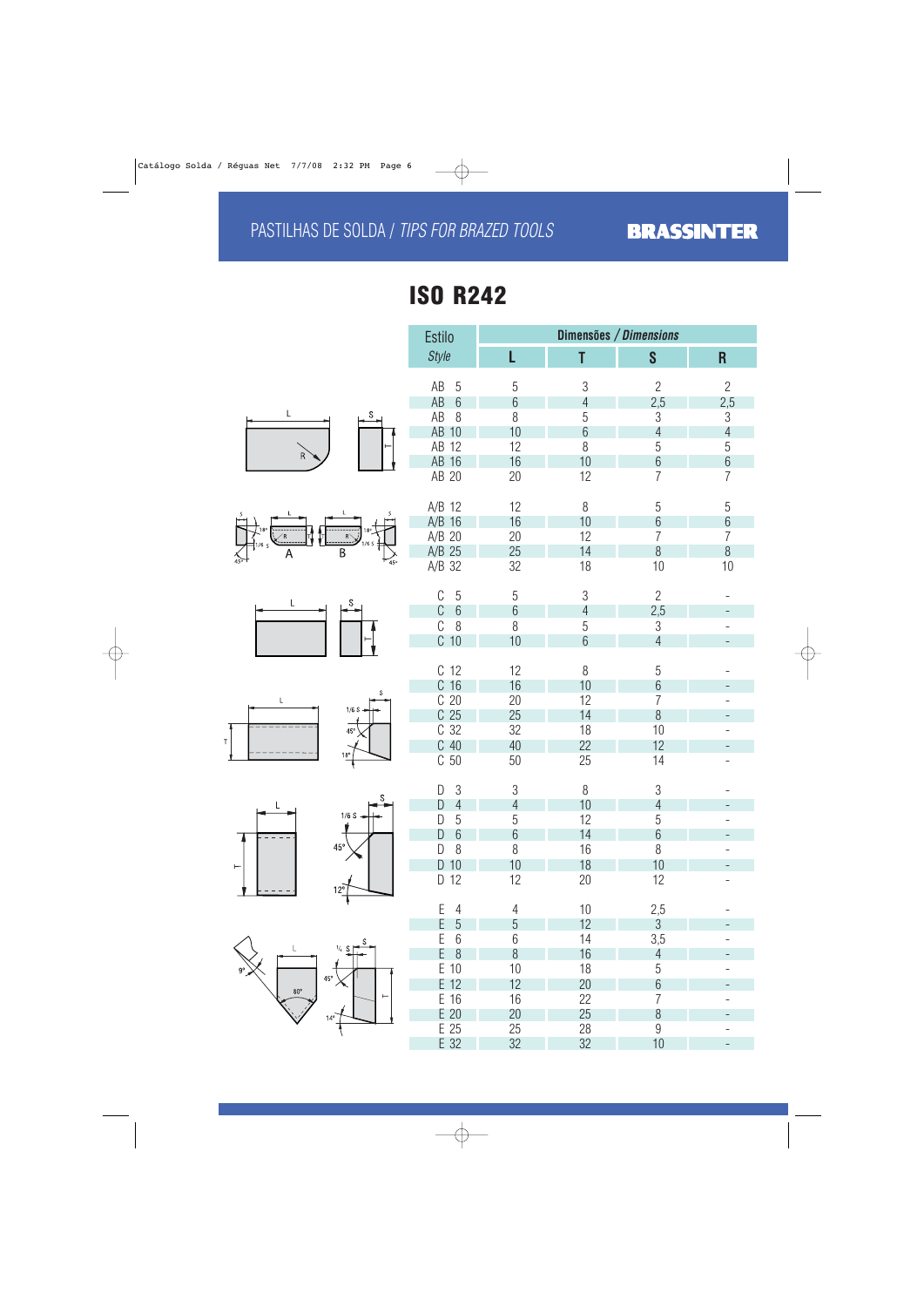# **NORMA ASA**

|                     |                      | 100                                  |
|---------------------|----------------------|--------------------------------------|
|                     |                      | ASA <sub>1</sub>                     |
|                     |                      | ASA <sub>1</sub>                     |
|                     | L<br>$\overline{1}$  | ASA <sub>1</sub>                     |
|                     |                      | ASA <sub>1</sub>                     |
| Estilo / Style 1000 | $\geq$               | ASA <sub>1</sub>                     |
|                     |                      | ASA <sub>1</sub>                     |
|                     |                      | ASA <sub>1</sub>                     |
|                     |                      | ASA <sub>1</sub>                     |
|                     |                      | ASA <sub>1</sub>                     |
|                     |                      | ASA <sub>1</sub>                     |
|                     |                      | ASA <sub>1</sub>                     |
|                     | L<br>I               | ASA <sub>1</sub>                     |
|                     | R                    | ASA <sub>1</sub>                     |
|                     |                      | ASA <sub>1</sub>                     |
|                     | ≧                    | ASA <sub>1</sub>                     |
| Estilo / Style 2000 |                      | ASA <sub>1</sub>                     |
|                     |                      | ASA <sub>1</sub>                     |
|                     |                      | ASA <sub>1</sub>                     |
|                     |                      | ASA <sub>1</sub>                     |
|                     | 70                   | ASA <sub>1</sub>                     |
|                     |                      | ASA <sub>1</sub>                     |
|                     |                      | ASA <sub>1</sub>                     |
| Estilo / Style 3000 | R                    | ASA <sub>1</sub>                     |
|                     |                      | ASA <sub>1</sub>                     |
|                     | $\geq$               | ASA <sub>1</sub>                     |
|                     | 70                   | ASA <sub>1</sub>                     |
|                     | $\overline{L}$       | ASA <sub>1</sub>                     |
|                     |                      | ASA <sub>1</sub>                     |
|                     |                      | ASA1                                 |
|                     |                      | ASA <sub>1</sub>                     |
|                     |                      | ASA <sub>1</sub><br>ASA <sub>1</sub> |
|                     | T<br>L               |                                      |
|                     |                      | ASA <sub>1</sub>                     |
|                     | $80^\circ$<br>$\geq$ | ASA <sub>1</sub>                     |
| Estilo / Style 5000 |                      | ASA <sub>1</sub>                     |
|                     |                      | ASA 1                                |
|                     |                      | ASA <sub>1</sub>                     |
|                     |                      | ASA <sub>1</sub>                     |
|                     |                      | ASA <sub>1</sub>                     |
|                     | Τ                    | ASA <sub>1</sub>                     |
|                     |                      |                                      |



| Dimensões / <i>Dimensions</i> |                                      |                          |                |                          |                               |                  |                       |     |  |
|-------------------------------|--------------------------------------|--------------------------|----------------|--------------------------|-------------------------------|------------------|-----------------------|-----|--|
|                               |                                      | Estilo / Style           |                |                          | T                             | W I              | L                     | R   |  |
| 1000                          | 2000                                 | 3000                     | 5000           | 6000                     | Espessura<br><b>Thickness</b> | Largura<br>Width | Comprimento<br>Length |     |  |
|                               |                                      |                          |                |                          |                               |                  |                       |     |  |
| ASA 1010                      |                                      |                          |                |                          | 1,6                           | 3,2              | 15,9                  | 3,2 |  |
| ASA 1020                      |                                      |                          |                |                          | 1,6                           | 4,8              | 6,4                   | 3,2 |  |
| ASA 1030                      |                                      |                          |                |                          | 1,6                           | 6,4              | 7,9                   | 3.2 |  |
| ASA 1040                      | ASA 2040                             |                          |                |                          | 2,4                           | 4,8              | 7,9                   | 3,2 |  |
| ASA 1050                      |                                      |                          |                |                          | 2,4                           | 4,8              | 12,7                  | 3,2 |  |
| ASA 1060                      | ASA 2060                             |                          |                |                          | 2,4                           | 6,4              | 9,5                   | 3,2 |  |
| ASA 1070                      | ASA 2070                             |                          |                |                          | 2,4                           | 6,4              | 12,7                  | 3,2 |  |
| ASA 1080                      | -                                    |                          | ASA 5080       | ASA 6080                 | 2,4                           | 7,9              | 9,5                   | 4,8 |  |
| ASA 1090                      | ASA 2090                             |                          |                |                          | 2,4                           | 9,5              | 9,5                   | 4,8 |  |
| ASA 1100                      | ASA 2100                             |                          | ASA 5100       | ASA 6100                 | 2,4                           | 9,5              | 12,7                  | 4,8 |  |
| <b>ASA 1105</b>               |                                      |                          |                |                          | 2,4                           | 11,1             | 12,7                  | 6,4 |  |
| ASA 1110                      |                                      |                          |                |                          | 3,2                           | 4,8              | 19,1                  | 3,2 |  |
| ASA 1120                      | ASA 2120                             |                          |                |                          | 3,2                           | 6,4              | 12,7                  | 3,2 |  |
| <b>ASA 1130</b>               |                                      | -                        |                |                          | 3,2                           | 6,4              | 15,9                  | 3,2 |  |
| ASA 1140                      |                                      |                          |                |                          | 3,2                           | 6,4              | 19,1                  | 3,2 |  |
| ASA 1150                      | ASA 2150                             |                          |                |                          | 3,2                           | 7,9              | 11,1                  | 4,8 |  |
| ASA 1160                      | ASA 2160                             |                          |                |                          | 3,2                           | 7,9              | 12,7                  | 4,8 |  |
| <b>ASA 1170</b>               | ASA 2170                             |                          |                |                          | 3,2                           | 7,9              | 15,9                  | 4,8 |  |
| ASA 1180                      | ASA 2180                             | ÷                        |                |                          | 3,2                           | 9,5              | 12,7                  | 4,8 |  |
| ASA 1190                      | ASA 2190                             |                          |                |                          | 3,2                           | 9,5              | 19,1                  | 4,8 |  |
| ASA 1200                      | ASA 2200                             |                          |                | ASA 6200                 | 3,2                           | 12,7             | 12,7                  | 6,4 |  |
| ASA 1210                      | ASA 2210                             | ÷,                       | -              | $\overline{\phantom{0}}$ | 3,2                           | 12,7             | 19,1                  | 6,4 |  |
| ASA 1215                      | ASA 2215                             |                          |                |                          | 3,2                           | 19,1             | 19,1                  | 6,4 |  |
| <b>ASA 1220</b>               |                                      |                          |                |                          | 4,0                           | 9,5              | 14,3                  | 4,8 |  |
| ASA 1230                      | ASA 2230                             | $\overline{\phantom{0}}$ | $\overline{a}$ |                          | 4,0                           | 9,5              | 19,1                  | 4,8 |  |
| <b>ASA 1240</b>               |                                      |                          |                |                          | 4,0                           | 15,9             | 15,9                  | 6,4 |  |
| ASA 1250                      | ASA 2250                             | $\overline{a}$           | -              | -                        | 4,8                           | 7,9              | 11,1                  | 4,8 |  |
| ASA 1260                      | ASA 2260                             | -                        |                |                          | 4,8                           | 7,9              | 15,9                  | 4,8 |  |
| ASA 1270                      | ASA 2270                             | ÷                        | -              |                          | 4,8                           | 9,5              | 12,7                  | 4,8 |  |
| <b>ASA 1280</b>               |                                      |                          |                |                          | 4,8                           | 9,5              | 15,9                  | 4,8 |  |
| ASA 1290                      | ASA 2290                             |                          |                |                          |                               |                  |                       |     |  |
|                               |                                      |                          |                |                          | 4,8                           | 9,5              | 19,1                  | 4,8 |  |
| ASA 1300                      | $\overline{\phantom{a}}$<br>ASA 2310 |                          |                |                          | 4,8                           | 11,1             | 15,9                  | 6,4 |  |
|                               |                                      |                          |                |                          | 4,8                           | 11,1             | 20,6                  | 6,4 |  |
| ASA 1320                      | ASA 2320                             | -                        |                |                          | 4,8                           | 12,7             | 12,7                  | 6,4 |  |
| ASA 1330                      | ASA 2330                             |                          | -              |                          | 4,8                           | 12,7             | 19,1                  | 6,4 |  |
| ASA 1340                      | ASA 2340                             |                          | -              | -                        | 4,8                           | 19,1             | 19,1                  | 6,4 |  |
| ASA 1350                      |                                      |                          |                |                          | 6,4                           | 9,5              | 14,3                  | 6,4 |  |
| ASA 1360                      | $\overline{a}$                       |                          | $\overline{a}$ | $\overline{a}$           | 6,4                           | 9,5              | 19,1                  | 6,4 |  |
| ASA 1380                      | -                                    | -                        | ÷              | -                        | 6,4                           | 12,7             | 19,1                  | 6,4 |  |
| ASA 1390                      |                                      |                          |                |                          | 6,4                           | 14,3             | 25,4                  | 6,4 |  |
| ASA 1400                      | -                                    | -                        | -              | -                        | 6,4                           | 15,9             | 15,9                  | 6,4 |  |
| ASA 1405                      |                                      |                          |                |                          | 6,4                           | 19,1             | 19,1                  | 6,4 |  |
| ASA 1415                      | -                                    | ÷                        | -              | -                        | 6,4                           | 25,4             | 25,4                  | 6,4 |  |
| ASA 1440                      | -                                    |                          | -              |                          | 7,9                           | 12,7             | 19,1                  | 6,4 |  |
| ASA 1460                      | -                                    | $\overline{a}$           | $\overline{a}$ | $\overline{a}$           | 7,9                           | 15,9             | 25,4                  | 6,4 |  |
| <b>ASA 1470</b>               | -                                    |                          |                |                          | 7,9                           | 19,1             | 19,1                  | 6,4 |  |
| ASA 1490                      | -                                    | ASA 3490                 | -              | -                        | 9,5                           | 12,7             | 19,1                  | 6,4 |  |
| ASA 1510                      |                                      | ÷,                       | $\overline{a}$ |                          | 9,5                           | 15,9             | 25,4                  | 6,4 |  |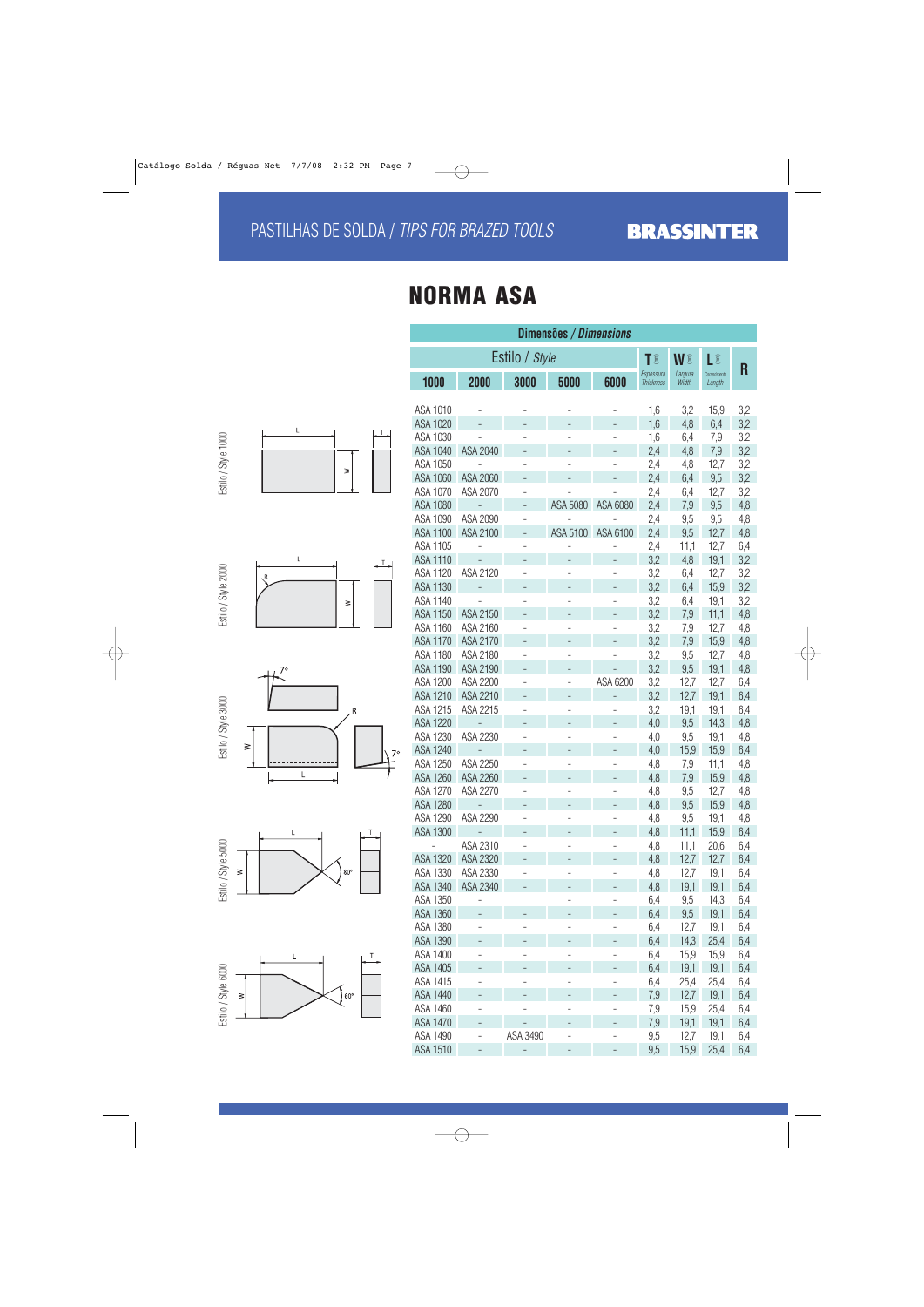## **ESTILO BPRA / BPRB / BPRC**

#### **Réguas Estilos BPR / Rectangular Blanks BPR Style**

| <b>Estilo</b>                        | T                             | W I              | L                     | <b>Estilo</b>    | <b>TE</b>                     | W §              | L                     | <b>Estilo</b>    | <b>TE</b>                     | WI               | LÊ                    |
|--------------------------------------|-------------------------------|------------------|-----------------------|------------------|-------------------------------|------------------|-----------------------|------------------|-------------------------------|------------------|-----------------------|
| <b>Style</b>                         | Espessura<br><b>Thickness</b> | Largura<br>Width | Comprimento<br>Length | <b>Style</b>     | Espessura<br><b>Thickness</b> | Largura<br>Width | Comprimento<br>Length | <b>Style</b>     | Espessura<br><b>Thickness</b> | Largura<br>Width | Comprimento<br>Length |
| <b>BPRA 0203</b>                     | 02                            | 03               | 75                    | <b>BPRB 0308</b> | 03                            | 08               | 152,4                 | <b>BPRC 1032</b> | 10                            | 32               | 195                   |
| <b>BPRA 0204</b>                     | 02                            | 04               | 75                    | <b>BPRB 0310</b> | 03                            | 10               | 152,4                 | <b>BPRC 1057</b> | 10                            | 57               | 195                   |
| <b>BPRA 0205</b>                     | 02                            | 05               | 75                    | <b>BPRB 0313</b> | 03                            | 13               | 152,4                 | <b>BPRC 1064</b> | 10                            | 64               | 195                   |
| <b>BPRA 0206</b>                     | 02                            | 06               | 75                    | <b>BPRB 0316</b> | 03                            | 16               | 152,4                 | <b>BPRC 2032</b> | 20                            | 32               | 195                   |
| <b>BPRA 0207</b>                     | 02                            | 07               | 75                    | <b>BPRB 0320</b> | 03                            | 20               | 152,4                 | <b>BPRC 2057</b> | 20                            | 57               | 195                   |
| <b>BPRA 0208</b>                     | 02                            | 08               | 75                    | <b>BPRB 0325</b> | 03                            | 25               | 152,4                 | <b>BPRC 2064</b> | 20                            | 64               | 195                   |
| <b>BPRA 0209</b>                     | 02                            | 09               | 75                    | <b>BPRB 0408</b> | 04                            | 08               | 152,4                 | <b>BPRC 2532</b> | 25                            | 32               | 195                   |
| <b>BPRA 0210</b>                     | 02                            | 10               | 75                    | <b>BPRB 0410</b> | 04                            | 10               | 152,4                 | <b>BPRC 2557</b> | 25                            | 57               | 195                   |
| <b>BPRA 0211</b>                     | 02                            | 11               | 75                    |                  |                               |                  |                       | <b>BPRC 2564</b> | 25                            | 64               | 195                   |
| <b>BPRA 0212</b>                     | 02                            | 12               | 75                    | <b>BPRB 0412</b> | 04                            | 12               | 152,4                 | <b>BPRC 3032</b> | 30                            | 32               | 195                   |
| <b>BPRA 0302</b>                     | 03                            | 02               | 75                    | <b>BPRB 0413</b> | 04                            | 13               | 152,4                 | <b>BPRC 3057</b> | 30                            | 57               | 195                   |
| <b>BPRA 0303</b>                     | 03                            | 03               | 75                    | <b>BPRB 0416</b> | 04                            | 16               | 152,4                 | <b>BPRC 3064</b> | 30                            | 64               | 195                   |
| <b>BPRA 0304</b>                     | 03                            | 04               | 75                    | <b>BPRB 0420</b> | 04                            | 20               | 152,4                 | <b>BPRC 3210</b> | 32                            | 10               | 195                   |
| <b>BPRA 0305</b>                     | 03                            | 05               | 75                    | <b>BPRB 0425</b> | 04                            | 25               | 152,4                 | <b>BPRC 3220</b> | 32                            | 20               | 195                   |
| <b>BPRA 0306</b>                     | 03                            | 06               | 75                    | <b>BPRB 0430</b> | 04                            | 30               | 152,4                 | <b>BPRC 3225</b> | 32                            | 25               | 195                   |
| <b>BPRA 0308</b><br><b>BPRA 0309</b> | 03<br>03                      | 08<br>09         | 75<br>75              | <b>BPRB 0510</b> | 05                            | 10               | 152,4                 | <b>BPRC 3230</b> | 32                            | 30               | 195                   |
| <b>BPRA 0310</b>                     | 03                            | 10               | 75                    | <b>BPRB 0516</b> | 05                            | 16               | 152,4                 | <b>BPRC 3235</b> | 32                            | 35               | 195                   |
| <b>BPRA 0311</b>                     | 03                            | 11               | 75                    | <b>BPRB 0520</b> | 05                            | 20               | 152,4                 | <b>BPRC 3240</b> | 32                            | 40               | 195                   |
| <b>BPRA 0312</b>                     | 03                            | 12               | 75                    | <b>BPRB 0525</b> | 05                            | 25               | 152,4                 | <b>BPRC 3245</b> | 32                            | 45               | 195                   |
| <b>BPRA 0402</b>                     | 04                            | 02               | 75                    | <b>BPRB 0620</b> | 06                            | 20               | 152,4                 | <b>BPRC 3532</b> | 35                            | 32               | 195                   |
| <b>BPRA 0403</b>                     | 04                            | 03               | 75                    | <b>BPRB 0625</b> | 06                            | 25               | 152,4                 | <b>BPRC 3557</b> | 35                            | 57               | 195                   |
| <b>BPRA 0405</b>                     | 04                            | 05               | 75                    | <b>BPRB 0720</b> | 07                            | 20               | 152,4                 | <b>BPRC 3564</b> | 35                            | 64               | 195                   |
| <b>BPRA 0408</b>                     | 04                            | 08               | 75                    | <b>BPRB 0725</b> | 07                            | 25               | 152,4                 | <b>BPRC 4032</b> | 40                            | 32               | 195                   |
| <b>BPRA 0502</b>                     | 05                            | 02               | 75                    | <b>BPRB 0803</b> | 08                            | 03               | 152,4                 | <b>BPRC 4057</b> | 40                            | 57               | 195                   |
| <b>BPRA 0503</b>                     | 05                            | 03               | 75                    | <b>BPRB 0820</b> | 08                            | 20               | 152,4                 | <b>BPRC 4064</b> | 40                            | 64               | 195                   |
| <b>BPRA 0504</b>                     | 05                            | 04               | 75                    | <b>BPRB 0825</b> | 08                            | 25               | 152,4                 | <b>BPRC 4532</b> | 45                            | 32               | 195                   |
| <b>BPRA 0508</b>                     | 05                            | 08               | 75                    | <b>BPRB 1603</b> | 16                            | 03               | 152,4                 | <b>BPRC 4557</b> | 45                            | 57               | 195                   |
| <b>BPRA 0602</b>                     | 06                            | 02               | 75                    | <b>BPRB 1604</b> | 16                            | 04               | 152,4                 | <b>BPRC 4564</b> | 45                            | 64               | 195                   |
| <b>BPRA 0603</b>                     | 06                            | 03               | 75                    |                  |                               |                  |                       | <b>BPRC 5710</b> | 57                            | 10               | 195                   |
| <b>BPRA 0702</b>                     | 07                            | 02               | 75                    | <b>BPRB 1605</b> | 16                            | 05 <sub>o</sub>  | 152,4                 | <b>BPRC 5720</b> | 57                            | 20               | 195                   |
| <b>BPRA 0703</b>                     | 07                            | 03               | 75                    | <b>BPRB 2003</b> | 20                            | 03               | 152,4                 | <b>BPRC 5725</b> | 57                            | 25               | 195                   |
| <b>BPRA 0802</b>                     | 08                            | 02               | 75                    | <b>BPRB 2004</b> | 20                            |                  | 04 152,4              | <b>BPRC 5730</b> | 57                            | 30               | 195                   |
| <b>BPRA 0803</b>                     | 08                            | 03               | 75                    | <b>BPRB 2005</b> | 20                            | $05\,$           | 152,4                 | <b>BPRC 5735</b> | 57                            | 35               | 195                   |
| <b>BPRA 0804</b>                     | 08                            | 04               | 75                    | <b>BPRB 2006</b> | 20                            |                  | 06 152,4              | <b>BPRC 5740</b> | 57                            | 40               | 195                   |
| <b>BPRA 0805</b><br><b>BPRA 0902</b> | 08                            | 05               | 75                    | <b>BPRB 2007</b> | 20                            |                  | 07 152,4              | <b>BPRC 5745</b> | 57                            | 45               | 195                   |
| <b>BPRA 0903</b>                     | 09<br>09                      | 02<br>03         | 75<br>75              | <b>BPRB 2008</b> | 20                            | 08               | 152,4                 | <b>BPRC 6410</b> | 64                            | 10               | 195                   |
| <b>BPRA 1002</b>                     | 10                            | 02               | 75                    | <b>BPRB 2503</b> | 25                            | 03               | 152,4                 | <b>BPRC 6420</b> | 64                            | 20               | 195                   |
| <b>BPRA 1003</b>                     | 10                            | 03               | 75                    | <b>BPRB 2504</b> | 25                            | 04               | 152,4                 | <b>BPRC 6425</b> | 64                            | 25               | 195                   |
| <b>BPRA 1102</b>                     | 11                            | 02               | 75                    | <b>BPRB 2505</b> | 25                            | $05\,$           | 152,4                 | <b>BPRC 6430</b> | 64                            | 30               | 195                   |
| <b>BPRA 1103</b>                     | 11                            | 03               | 75                    | <b>BPRB 2506</b> | 25                            | 06               | 152,4                 | <b>BPRC 6435</b> | 64                            | 35               | 195                   |
| <b>BPRA 1202</b>                     | 12                            | 02               | 75                    | <b>BPRB 2507</b> | 25                            |                  | 07 152,4              | <b>BPRC 6440</b> | 64                            | 40               | 195                   |
| <b>BPRA 1203</b>                     | 12                            | 03               | 75                    | <b>BPRB 2508</b> | 25                            |                  | 08 152,4              | <b>BPRC 6445</b> | 64                            | 45               | 195                   |



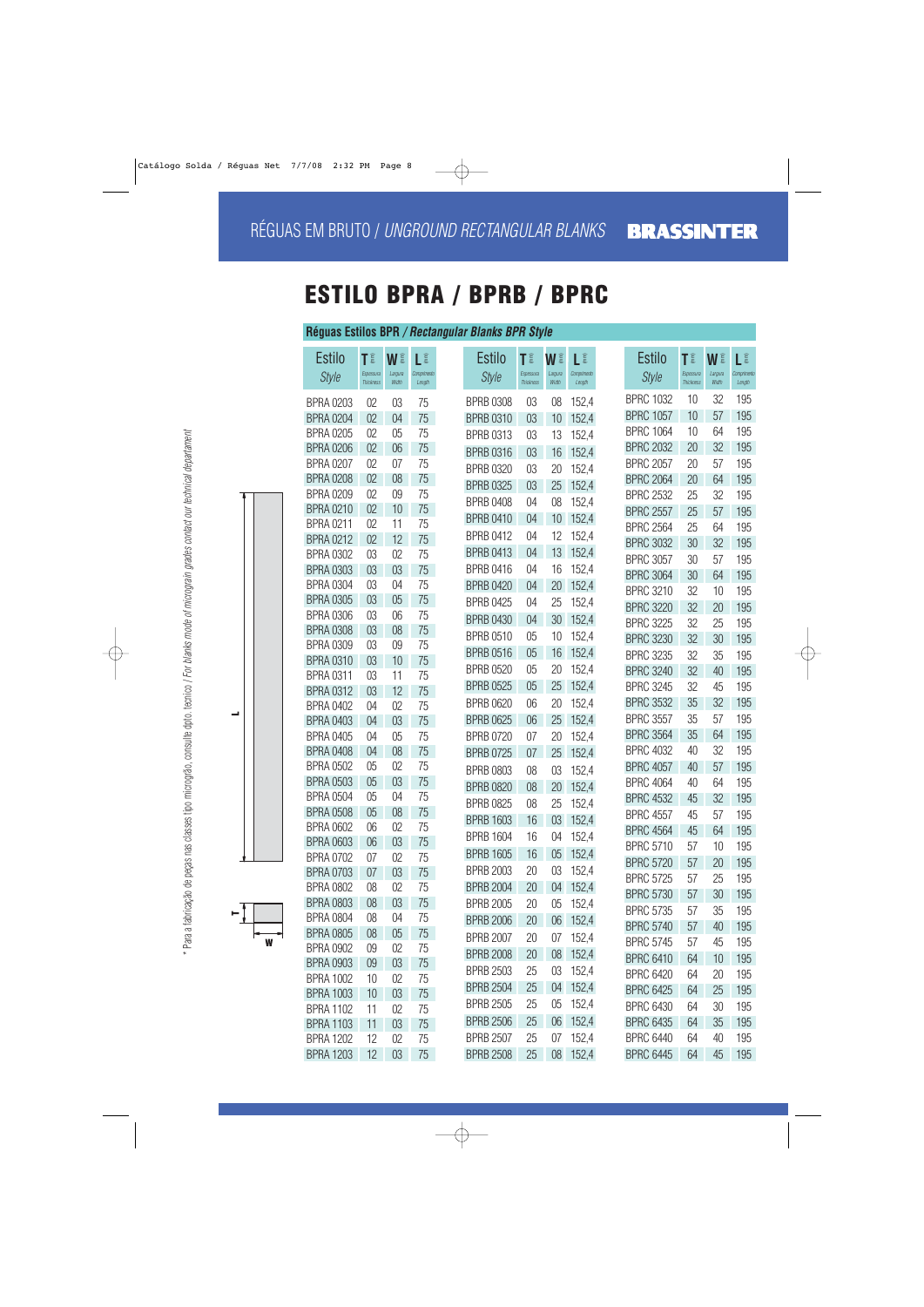# **ESTILO STB**

| Réguas Norma ASA / ASA Rectangular Blanks |                                    |                        |                             |                               |                                    |                        |                             |
|-------------------------------------------|------------------------------------|------------------------|-----------------------------|-------------------------------|------------------------------------|------------------------|-----------------------------|
| <b>Estilo</b><br><b>Style</b>             | T<br>Espessura<br><b>Thickness</b> | WI<br>Largura<br>Width | LÊ<br>Comprimento<br>Length | <b>Estilo</b><br><b>Style</b> | T<br>Espessura<br><b>Thickness</b> | WI<br>Largura<br>Width | LÊ<br>Comprimento<br>Length |
| <b>STB 12</b>                             | 0,8                                | 1,6                    | 25,4                        | STB 410 A                     | 3,2                                | 7,9                    | 38,1                        |
| <b>STB 13</b>                             | 1,2                                | 2,4                    | 25,4                        | <b>STB 410 B</b>              | 3,2                                | 7,9                    | 76,2                        |
| <b>STB 13 A</b>                           | 1,2                                | 2,4                    | 20,6                        | STB 412 A                     | 3,2                                | 9,5                    | 50,8                        |
| <b>STB 24 A</b>                           | 1,6                                | 3,2                    | 25,4                        | STB 412 B                     | 3,2                                | 9,5                    | 76,2                        |
| <b>STB 24 B</b>                           | 1,6                                | 3,2                    | 76,2                        | STB 412 C                     | 3,2                                | 9,5                    | 152.4                       |
| <b>STB 24 C</b>                           | 1,6                                | 3,2                    | 31,8                        | STB 412 D                     | 3,2                                | 9.5                    | 25,4                        |
| <b>STB 26 A</b>                           | 1,6                                | 4,8                    | 25,4                        | <b>STB 416</b>                | 3,2                                | 12,7                   | 152,4                       |
| <b>STB 26 C</b>                           | 1,6                                | 4,8                    | 76,2                        | <b>STB 416 A</b>              | 3,2                                | 12,7                   | 25,4                        |
| <b>STB 28 A</b>                           | 1,6                                | 6,4                    | 25,4                        | STB 416 B                     | 3,2                                | 12,7                   | 38,1                        |
| <b>STB 28 B</b>                           | 1,6                                | 6,4                    | 31,8                        | STB 416 C                     | 3,2                                | 12,7                   | 76,2                        |
| <b>STB 28 D</b>                           | 1,6                                | 6,4                    | 76,2                        | <b>STB 420</b>                | 3,2                                | 15,9                   | 152,4                       |
| <b>STB 14</b>                             | 2,0                                | 3,2                    | 28,6                        | <b>STB 68</b>                 | 4,8                                | 6,4                    | 152,4                       |
| <b>STB 34</b>                             | 2,4                                | 3,2                    | 127,0                       | <b>STB 68 A</b>               | 4,8                                | 6,4                    | 76,2                        |
| <b>STB 36</b>                             | 2,4                                | 4,8                    | 28,6                        | <b>STB 610</b>                | 4,8                                | 7,9                    | 152,4                       |
| STB 36 A                                  | 2,4                                | 4,8                    | 31,8                        | <b>STB 610 A</b>              | 4,8                                | 7,9                    | 76,2                        |
| <b>STB 38 A</b>                           | 2,4                                | 6,4                    | 25,4                        | STB 612                       | 4,8                                | 9,5                    | 152,4                       |
| <b>STB 38 B</b>                           | 2,4                                | 6,4                    | 38,1                        | STB 612 A                     | 4,8                                | 9,5                    | 76,2                        |
| <b>STB 38 D</b>                           | 2,4                                | 6,4                    | 127,0                       | <b>STB 616</b>                | 4,8                                | 12,7                   | 152,4                       |
| <b>STB 310 A</b>                          | 2,4                                | 7,9                    | 50,8                        | STB 616 A                     | 4,8                                | 12,7                   | 76,2                        |
| STB 310 B                                 | 2,4                                | 7,9                    | 76,2                        | STB 620                       | 4,8                                | 15,9                   | 152,4                       |
| STB 310 C                                 | 2,4                                | 7,9                    | 127,0                       | STB 620 A                     | 4,8                                | 15,9                   | 76,2                        |
| <b>STB 312</b>                            | 2,4                                | 9,5                    | 127,0                       | STB 812                       | 6,4                                | 9.5                    | 152,4                       |
| <b>STB 46</b>                             | 3,2                                | 4,8                    | 152,4                       | STB 812 A                     | 6,4                                | 9,5                    | 76,2                        |
| STB 48 A                                  | 3,2                                | 6,4                    | 25,4                        | STB 816                       | 6,4                                | 12,7                   | 152,4                       |
| STB 48 B                                  | 3,2                                | 6,4                    | 31,8                        | STB 816 A                     | 6,4                                | 12,7                   | 76,2                        |
| <b>STB 48 C</b>                           | 3,2                                | 6,4                    | 57,2                        | STB 820                       | 6,4                                | 15,9                   | 152,4                       |
| <b>STB 48 D</b>                           | 3,2                                | 6,4                    | 76,2                        | STB 820 A                     | 6,4                                | 15,9                   | 76,2                        |
| <b>STB 48 E</b>                           | 3,2                                | 6,4                    | 152,4                       | STB 824                       | 6,4                                | 19,1                   | 152,4                       |
| STB 410                                   | 3,2                                | 7,9                    | 152,4                       | STB 824 A                     | 6,4                                | 19,1                   | 76,2                        |



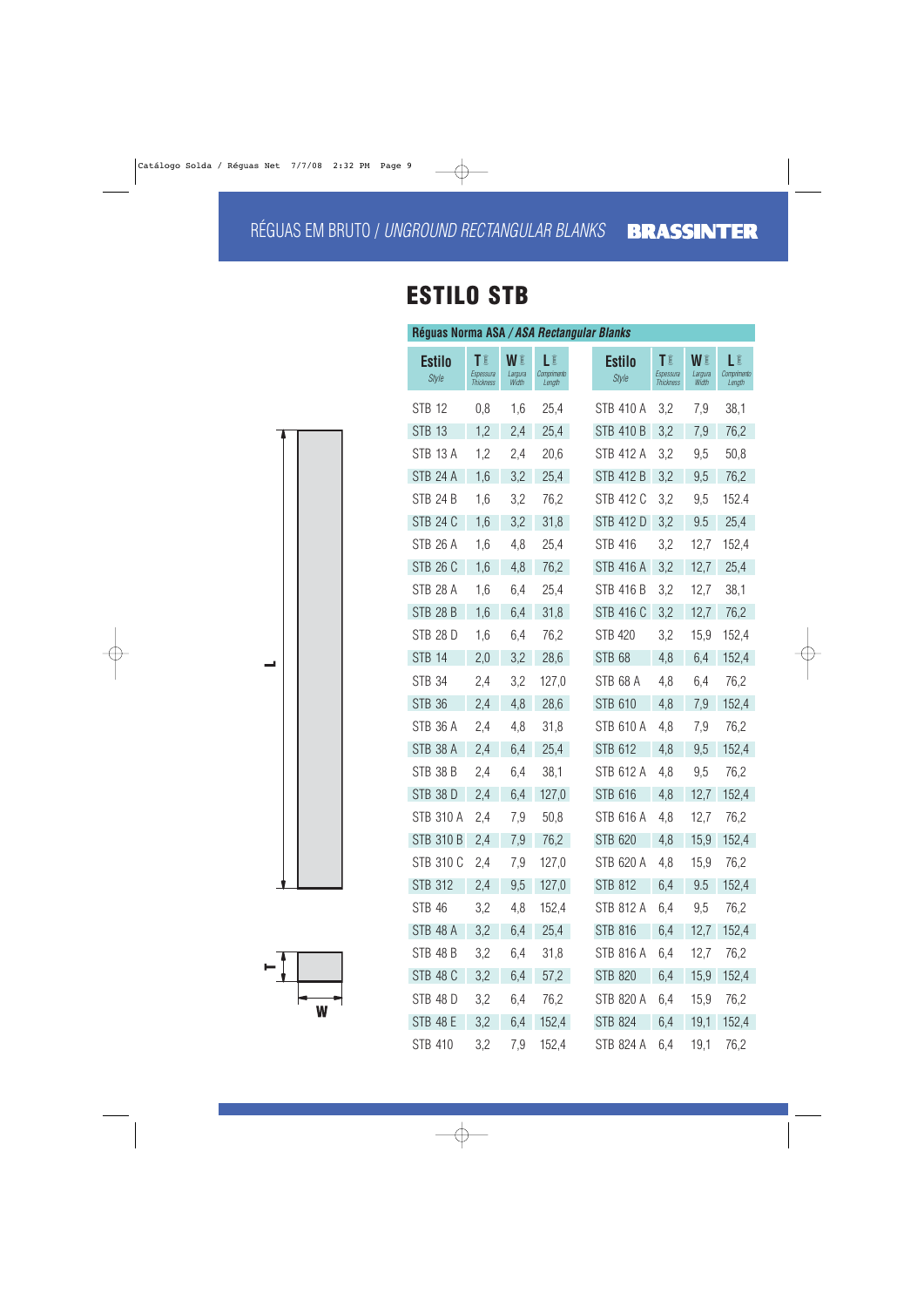# **ESTILO SB**

| W |              |
|---|--------------|
|   |              |
|   | $10^{\circ}$ |
|   |              |
|   |              |

| <b>Bit Estilo SB / Bit SB Style</b> |                                                                              |                            |  |  |  |  |  |
|-------------------------------------|------------------------------------------------------------------------------|----------------------------|--|--|--|--|--|
| <b>Estilo</b><br><b>Style</b>       | $T = W \frac{40,05}{40,05}$ * mm<br>Largura - Espessura<br>Width - Thickness | L<br>Comprimento<br>Length |  |  |  |  |  |
| SB 58                               | 3,969                                                                        | 25,40                      |  |  |  |  |  |
| SB 610                              | 4,763                                                                        | 31,75                      |  |  |  |  |  |
| SB 810                              | 6,350                                                                        | 31,75                      |  |  |  |  |  |
| SB 1012                             | 7,938                                                                        | 38,10                      |  |  |  |  |  |
| SB 1214                             | 9,525                                                                        | 44,45                      |  |  |  |  |  |

\*Acabamentos Disponíveis: Bruto e Retificado Available Finish: Unground and Ground

## Tolerâncias / Tolerances

|                                                                              | Tolerâncias para pastilhas em Bruto Estilo BPR-STB-SB e 1000<br><b>Tolerances for unground blanks BPR-STB-SB and 1000 Style</b> |                                                                 |                                                          |                                                            |                                                                  |
|------------------------------------------------------------------------------|---------------------------------------------------------------------------------------------------------------------------------|-----------------------------------------------------------------|----------------------------------------------------------|------------------------------------------------------------|------------------------------------------------------------------|
|                                                                              | <b>Dimensão</b><br><b>Nominal</b><br><b>Nominal Dimensions</b>                                                                  | <b>Medidas</b><br><b>Externas</b><br><b>External Tolerances</b> | <b>Medidas</b><br><b>Internas</b><br>Internal Tolerances | <b>Outras</b><br><b>Medidas</b><br><b>Other Dimensions</b> | <b>Flechas de</b><br><b>Empenamento</b><br><b>T.R.I Flatness</b> |
| Para as peças em bruto, será acrescido<br>sobremetal até 0.4 mm e tolerância | Até/Up to 9,9                                                                                                                   | $+0.4/-0$                                                       | $+0/-0.4$                                                | ± 0.2                                                      | 0,1                                                              |
| conforme tabela ao lado                                                      | $10 - 24.9$                                                                                                                     | $+0.6/-0$                                                       | $+0/-0.6$                                                | ± 0.3                                                      | 0,15                                                             |
| For unground tips, add 0.4 mm to<br>all dimensions and tolerances as         | $25 - 49.9$                                                                                                                     | $+1,0/-0$                                                       | $+0/-1.0$                                                | $\pm 0.5$                                                  | 0,2                                                              |
| indicated right.                                                             | $50 - 99.9$                                                                                                                     | $+2,0/-0$                                                       | $+0/-2.0$                                                | ± 1,0                                                      | 0,3                                                              |
| Medidas em mm / Dimensions in mm                                             | $100 - 149.9$                                                                                                                   | $+4.0/-0$                                                       | $+0/-4.0$                                                | ± 2,0                                                      | 0,4                                                              |
|                                                                              | $150 - 200$                                                                                                                     | $+6.0/-0$                                                       | $+0/-6,0$                                                | ± 3.0                                                      | 0,5                                                              |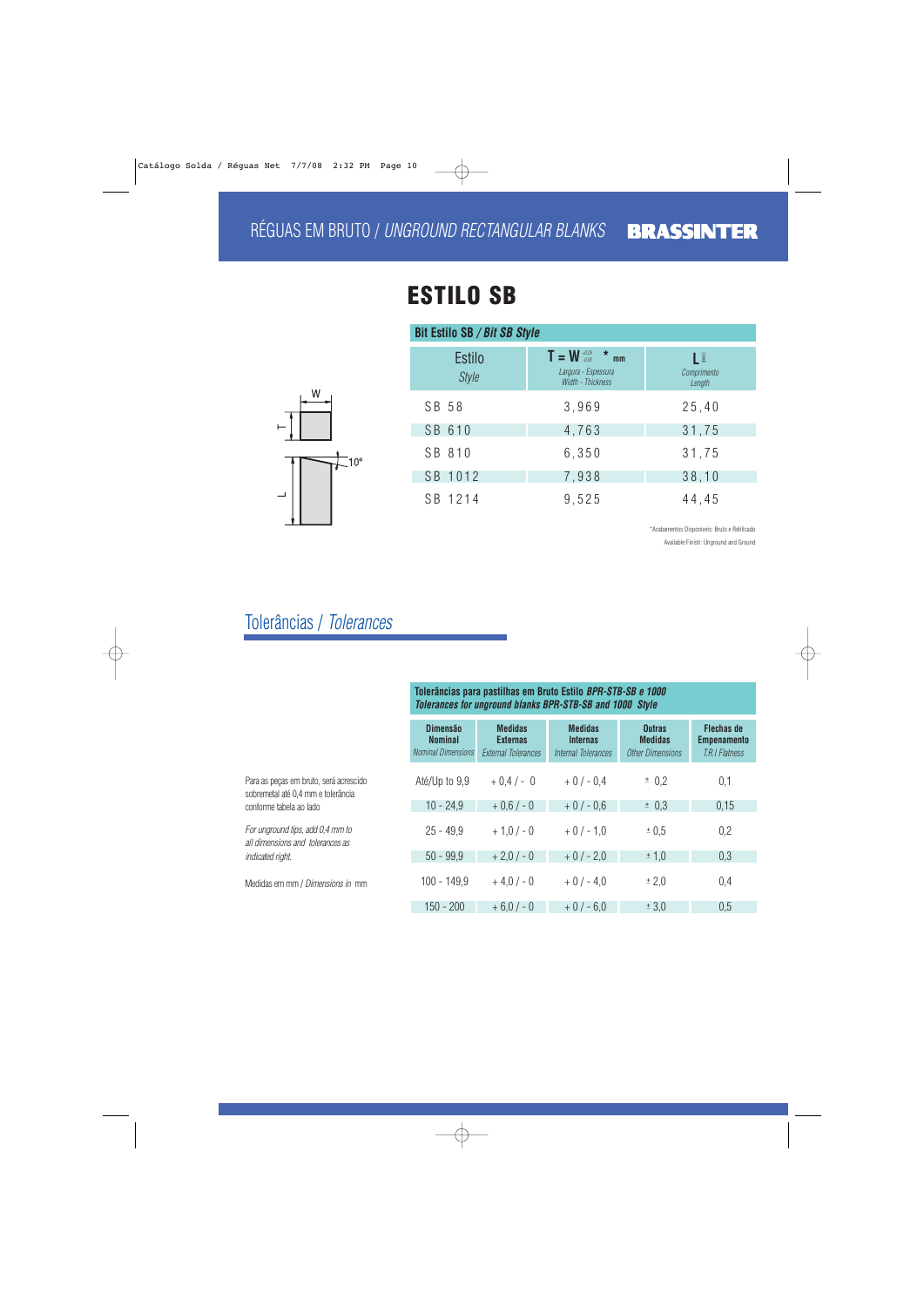| <b>Classes de Metal Duro / Hardmetal Grades</b> |                |                       |      |                 |                                |                                                   |                                 |                          |                                                |                                                                                                                                                                                                                                                                                                                                                                                                                      |
|-------------------------------------------------|----------------|-----------------------|------|-----------------|--------------------------------|---------------------------------------------------|---------------------------------|--------------------------|------------------------------------------------|----------------------------------------------------------------------------------------------------------------------------------------------------------------------------------------------------------------------------------------------------------------------------------------------------------------------------------------------------------------------------------------------------------------------|
|                                                 | Composição (%) |                       |      | Composition (%) |                                | <b>Densidade</b>                                  | <b>Dureza</b>                   |                          |                                                |                                                                                                                                                                                                                                                                                                                                                                                                                      |
| <b>Classes</b><br>Grades                        | <b>WC</b>      | <b>TiC</b><br>Ta(Nb)C | Co   | <b>Ni</b>       | <b>Outros</b><br><b>Others</b> | TRS <sup>1</sup><br>(N/mm <sup>2</sup> )<br>(MPa) | Density<br>(g/cm <sup>3</sup> ) | <b>Hardness</b><br>(HRA) | <b>Especificações</b><br><b>Specifications</b> | <b>Aplicações</b><br><b>Applications</b>                                                                                                                                                                                                                                                                                                                                                                             |
| BF34                                            | 93,5           |                       | 6,0  |                 | 0,5                            |                                                   | 14,9                            | 93,5                     | ISO K01 Microgrão                              | -Madeiras duras. -Materiais altamente abrasivos -<br>MDF. - Aços endurecidos. - Operações<br>de corte em acabamento leve.<br>-Hard wood. - Highly abrasive materials<br>-Medium Density Fiber. -Hardened steel.<br>-Cutting and finishing operations.                                                                                                                                                                |
| <b>BF33</b>                                     | 89,4           |                       | 10,0 |                 | 0,6                            |                                                   | 14,5                            | 92,1                     | ISO K10 Microgrão                              | -Madeiras convencionais. - Classe com alta<br>resistência a choques mecânicos. - Classe para<br>aplicações diversas. - Classe mais indicada para<br>a fabricação de fresas e brocas para usinagem<br>de materiais diversos.<br>-Ordinary wood. - High mechanical shock<br>resistant grade. - General applications. - First<br>choice for milling and solid drills for<br>machining different materials.              |
| <b>BF41</b>                                     | 93,8           | 2,4                   | 3,8  |                 |                                | 1700                                              | 15,0                            | 93,2                     | C43/ISO K01/G053                               | -Indicada para usinagem de aços endurecidos ou<br>temperados e usinagem de peças altamente abrasivas<br>como fibra, nylon, madeiras e operações de acaba-<br>mento em ferro fundido -Alta resistência ao desgaste.<br>-Recommended for machining hardened or grunched<br>steel and highly abrasive materials like fiber, nylon,<br>wood and finishing operations on gray cast iron.<br>-It has high wear resistance. |
| <b>BF30</b>                                     | 92,0           | 2,0                   | 6,0  |                 |                                | 2000                                              | 14,8                            | 92,5                     | <b>ISO K10</b>                                 | -Classe mais indicada para corte de madeiras em<br>geral. - Classe mais empregada para pastilhas de<br>solda, usinagem de ferro fundido ou nodular.<br>-Possui grande aceitação no mercado.<br>-Standard grade for general woodworking.<br>-First choice for brazed tips used for<br>machining of gray cast iron and ductile iron.                                                                                   |
| <b>BF20</b>                                     | 94,0           |                       | 6,0  |                 |                                | 2150                                              | 14,8                            | 91,5                     | C10 <sup>3</sup> /ISO K20/G10 <sup>2</sup>     | Classe indicada para operações de corte e<br>desbaste pesado de madeira, ferro<br>fundido e materiais diversos.<br>First choice for cutting and roughing of wood,<br>gray cast iron and different materials.                                                                                                                                                                                                         |
| <b>BA55</b>                                     | 77,5           | 14,0                  | 8,5  |                 |                                | 1950                                              | 12,3                            | 91,5                     | <b>ISO P30</b>                                 | Primeira escolha para a usinagem de aços<br>convencionais em operações de desbaste<br>leve e acabamento.<br>Frist choise for medium roughing and<br>finishing of ordinary steel.                                                                                                                                                                                                                                     |
| <b>BA53</b>                                     | 79,4           | 9,3                   | 11,3 |                 |                                | 2200                                              | 12,9                            | 90,4                     | <b>ISO P40</b>                                 | Classe mais indicada para a usinagem pesada<br>de aços convencionais, aços inoxidáveis e<br>operações de usinagem pesada.<br>Recommended for roughing of ordinary steels<br>and stainless steels.                                                                                                                                                                                                                    |
| <b>B25M</b>                                     | 68,0           | 22,0                  | 10,0 |                 |                                | 2000                                              | 12,5                            | 91,3                     | <b>ISO P25</b>                                 | Classe utilizada em serras de metais e operações<br>de fresamento em aços com dureza media<br>(30 - 45 HRC). Desbaste leve ou acabamento.<br>Grade recommended for tips of circular saws for<br>metal cutting and milling operations on medium<br>hardness steels (30 - 45 HRC). Medium<br>roughing and finishing.                                                                                                   |